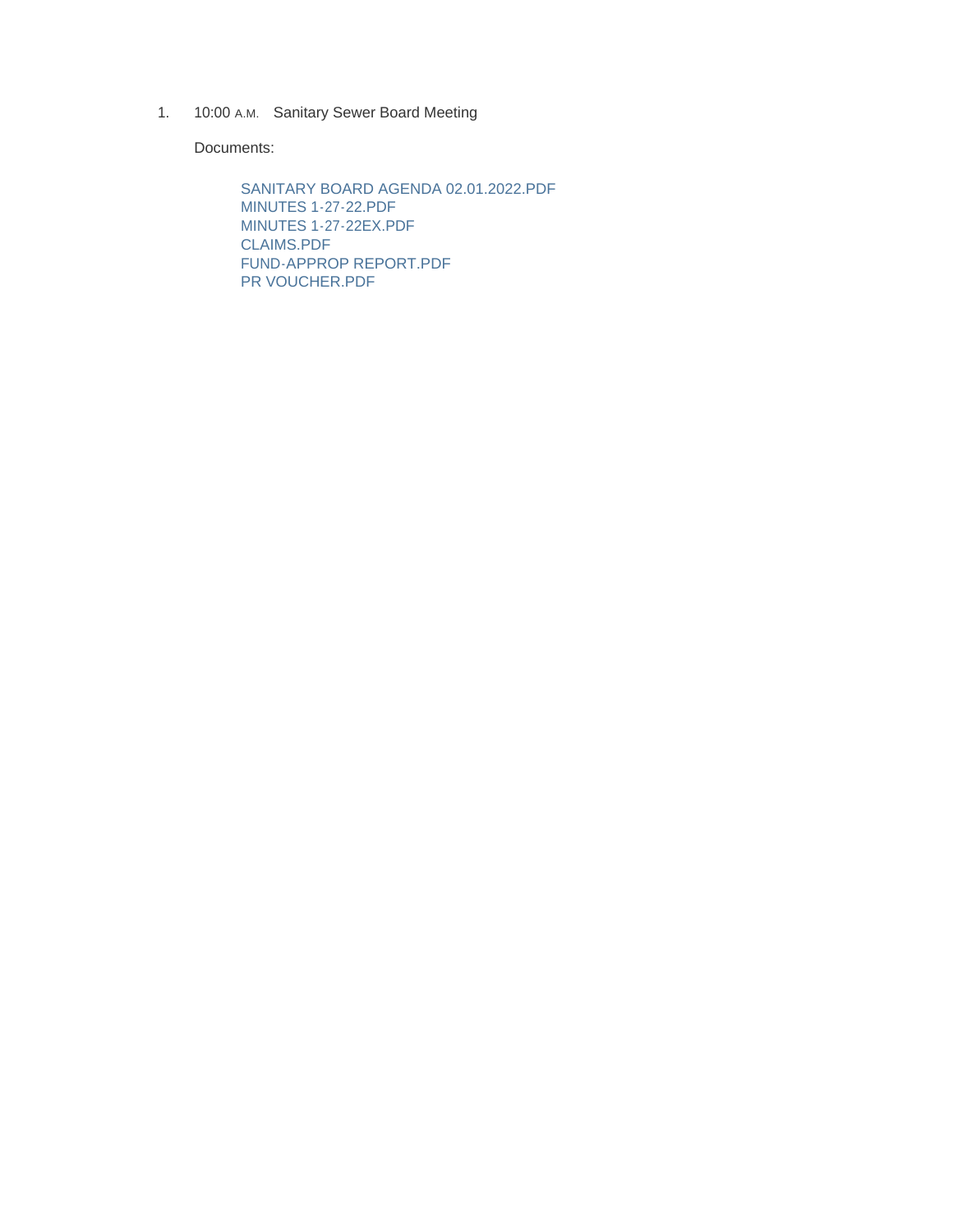# CITY OF CHARLESTOWN

# SANITARY SEWER BOARD MEETING

February 3, 2022

# 10:00 A.M.

# Agenda

# 1. Opening

- a. Call to Order/Pledge of Allegiance
- b. Roll Call Determination of a Quorum
- c. Approval of Agenda
- 2. Standing Business
	- a. Approval or Correction of Prior Meeting's Minutes from 01/27/2022 regular session and executive session
	- b. Current Claims
	- c. Payroll Allowance Docket from 01/23/2022-01/29/2022
- 3. Public Comment Period
- 4. Old Business
	- a. Blower Silencers Price Quote
- 5. New Business
	- a. Operator's Report
	- b. Intent to Serve and Capacity Approval Process Discussion
	- c. Personnel changes and vacant position notice
- 6. Adjournment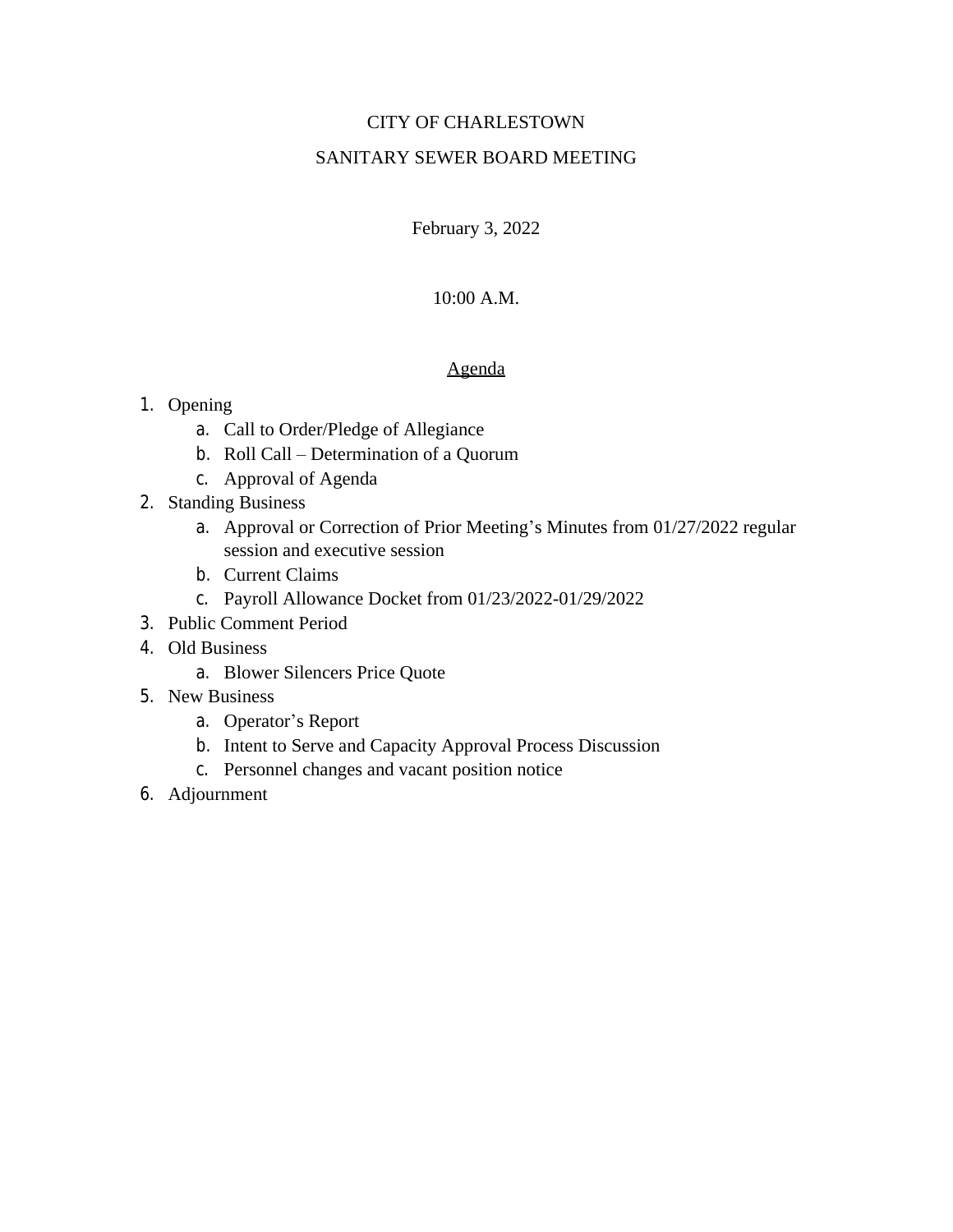# SANITARY BOARD January 27, 2022 1:00 P.M.

# THE MEETING OF THE SANITARY BOARD FOR THE CITY OF CHARLESTOWN WAS HELD ON THURSDAY, JANUARY 27, 2022 AT 1:00 P.M. AT CITY HALL WITH MAYOR TREVA HODGES PRESIDING.

Board members present were: Ryan Hodskins and Nathan Grimes. Also present were Clerk Treasurer Donna Coomer and Attorney Beau Zoeller. Lori Wyatt and Jim Hagerty from JTL were present via Zoom.

## Pledge of Allegiance

# Agenda

Treva Hodges entertained a motion to approve the agenda. Motion made by Ryan Hodskins, second by Nathan Grimes. Passed 3-0.

# Standing Business

Treva Hodges entertained a motion to approve the minutes from the January 6, 2022 meeting, the payroll voucher from January 1 to January 22, and the claims. Motion made by Nathan Grimes, second by Ryan Hodskins. Passed 3-0.

# Public Comment-none

# Treatment Plant RFQ

The meeting date was changed to accommodate the receipt date for the RFQs to be in compliance with federal procurement rules. All notifications were posted in the newspaper. Only one RFQ was received from Jacobi, Toombs and Lanz (JTL).

Treva Hodges entertained a motion to approve the professional services agreement from JTL to complete 100% of the plant design in the amount of \$2.3 million pending final legal review. Ryan Hodskins made a motion to approve the contract, second by Nathan Grimes. Passed 3-0.

# Operator Update

Rodger Fain provided an update of operations at the treatment plant.

There was an emergency roof repair at the headworks building. There was a structural report completed and it was determined that the roof was only being supported by the roof itself. Due to the safety issues this presented, Mayor Hodges authorized JTL to proceed with repairs in the amount of \$16,500, but due to the significant costs, she requested getting a formal motion from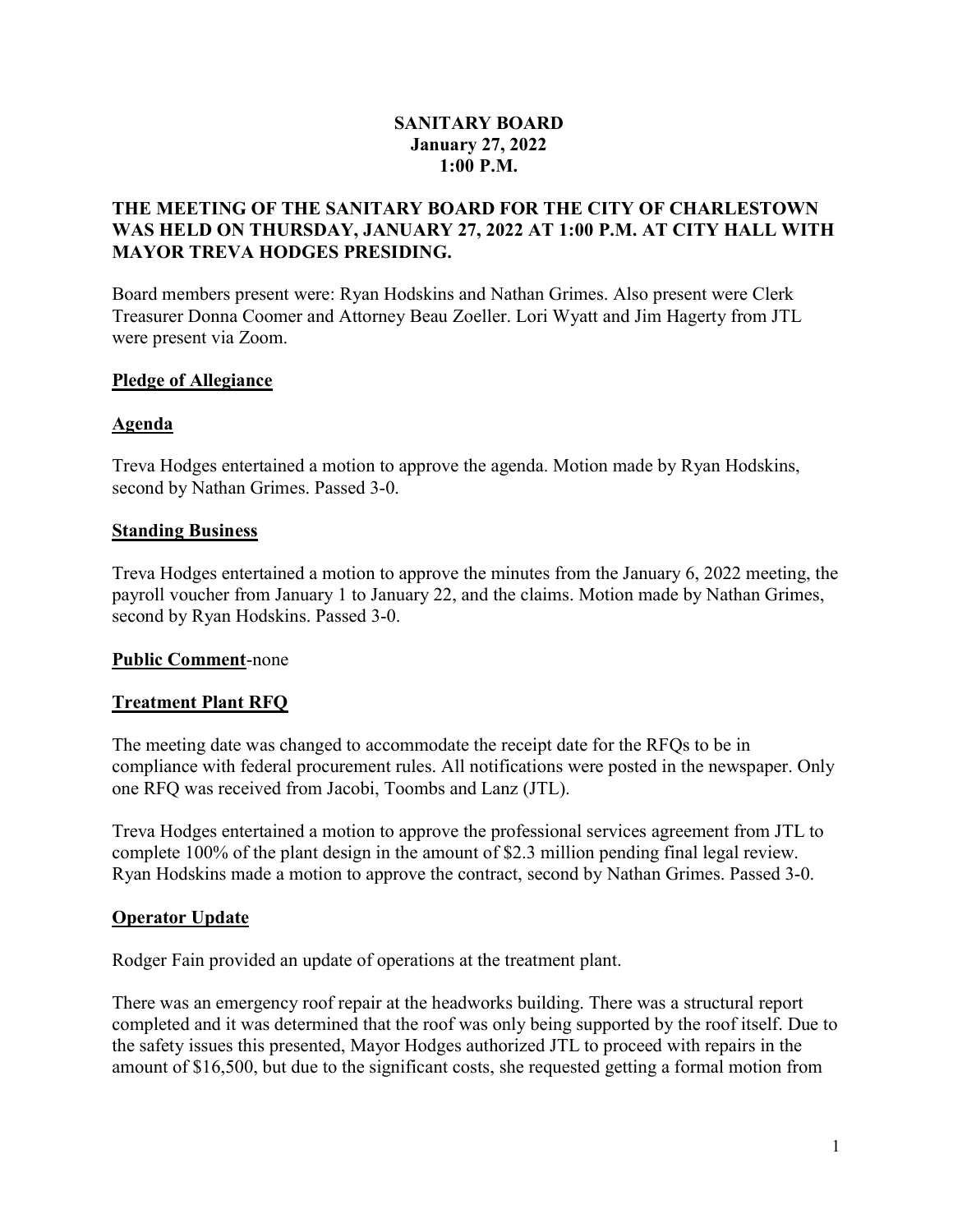the Board. There is not any temporary shoring, but the repairs are happening very quickly and are expected to be done this week.

Treva Hodges entertained a motion to approve the repairs to the roof of the headworks building in the amount of \$16,500. Ryan Hodskins made a motion to approve the repair, second by Nathan Grimes. Passed 3-0.

The repairs at Denham lane were discussed. Since the road has been repaired, the Board will move forward with flow monitoring to determine where other SSOs are occurring and identifying issues around that area and other critical areas.

Treva Hodges entertained a motion to approve contract for JTL in the amount of \$47,170 for 3 months of flow monitoring in 9 locations. Ryan Hodskins made a motion to approve the JTL contract not to exceed \$47,170, second by Nathan Grimes. Passed 3-0.

Operator Rodger Fain presented an operations update document. One of the noted items was the use of RX300 to treat phosphorus. It appears to be working well and reflects a significant cost savings. Mayor Hodges reinforced the need to get written confirmation that IDEM is aware of and authorized the change. There were noted repairs, including quotes from Apex for silencers for the blowers and Dan Cristiani for manhole repair.

The silencers are \$3,440 each and there are 6 for a total cost of \$20,640. The quote does not include materials or labor. The Board wants to get a total cost before authorizing the expense. It will be placed under old business for the next meeting.

The Dan Cristiani quote is for the repairs for a sinkhole that is developing around a manhole at 143 High Street. It's an old brick manhole that has been extended to accommodate paving. Water is seeping in the extension and creating a sinkhole. Option 2 is for a quick fix, but option 1 would be a more robust, permanent fix. The recommendation was made that due to the high traffic nature of the area, including buses, that option 1 be considered.

Treva Hodges entertained a motion to approve the repair for \$11,285.00 for option 1 at 143 High Street. Ryan Hodskins made a motion to approve the Dan Cristiani repair, second by Nathan Grimes. Passed 3-0.

Rodger continued with operations update including new lights installed at the plant and the goal to implement a preventative maintenance plan. He commended the employees on their work.

Mayor Hodges mentioned the announcement that 4 parcels have potentially been sold at River Ridge and discussed the impact this could potentially have on the treatment plant.

# **Attorney Letter**

Attorney Beau Zoeller received a letter from the Council attorney asking questions about the responses to IDEM from the notice of violations. The Board feels that most of the items have been addressed at public meetings and the items that haven't been are still involved in pending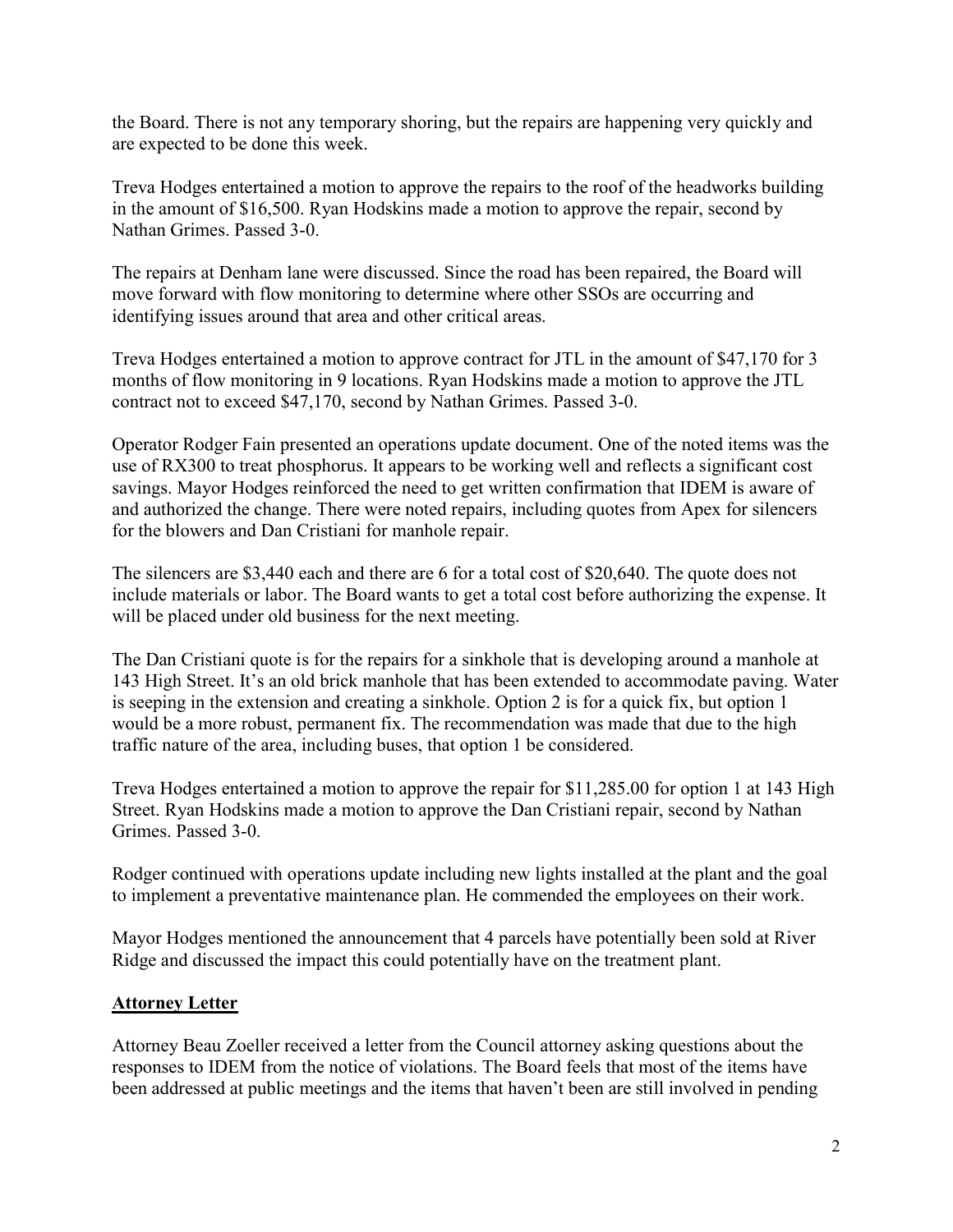litigation and not available under the access to public records. Once a final agreed order has been reached, the information will be made available.

# **Adjournment**

Treva Hodges entertained a motion to adjourn. Ryan Hodskins made a motion to adjourn, second by Nathan Grimes. Passed 3-0.

 $\overline{a}$ TREVA HODGES, MAYOR DATE

ATTEST:

 $\overline{a}$ DONNA COOMER, CLERK TREASURER DATE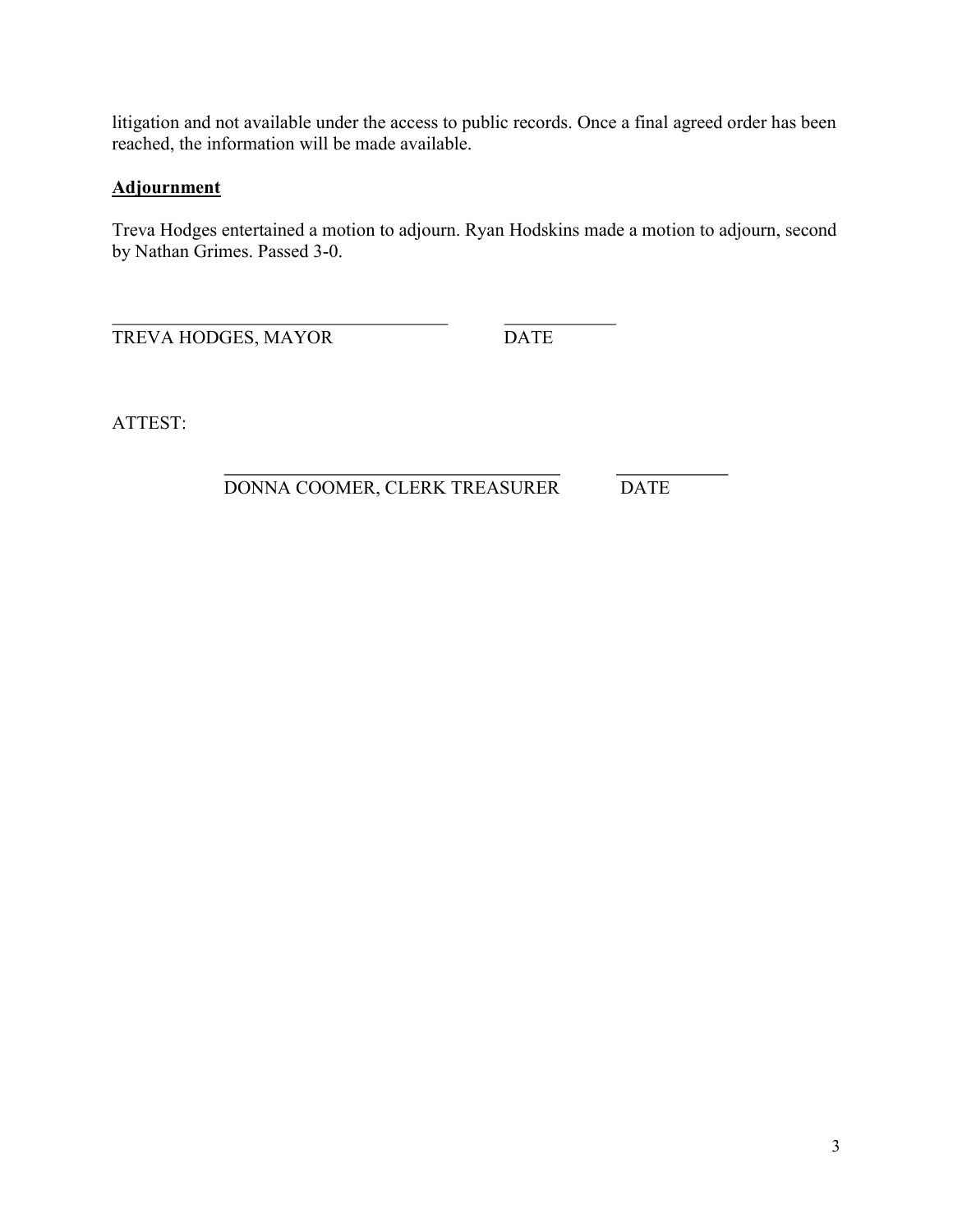# SANITARY BOARD January 27, 2022 2:00 P.M.

# THE EXECUTIVE SESSION OF THE SANITARY BOARD FOR THE CITY OF CHARLESTOWN WAS HELD ON THURSDAY, JANUARY 27 AT 2:00 P.M. AT CITY HALL WITH MAYOR TREVA HODGES PRESIDING.

Board members present were: Nathan Grimes and Ryan Hodskins. Also present was Clerk Treasurer Donna Coomer.

# Meeting Type: Executive Session IC 5-14-1.5-6.1 lists the circumstances under which and executive session may be held, including the following:

The Sanitary Board met in executive session per I.C. §5-14-1.5-6.1(b)(9), which authorizes executive session to discuss a job performance evaluation of individual employees.

THIS IS TO CERTIFY PER STATUE IC 5-14-1.5-6.1 THERE WAS NO OTHER SUBJECT MATTER OTHER THAN WHAT WAS SPECIFIED IN THE PUBLIC NOTICE DISCUSSED AT THIS MEETING.

| TREVA HODGES, PRESIDENT            | <b>DATE</b> |
|------------------------------------|-------------|
| NATHAN GRIMES, VICE PRESIDENT      | <b>DATE</b> |
| RYAN HODSKINS, SECRETARY/TREASURER | <b>DATE</b> |
| ATTEST:                            |             |
| CLERK TREASURER, DONNA S. COOMER   | 1ATE        |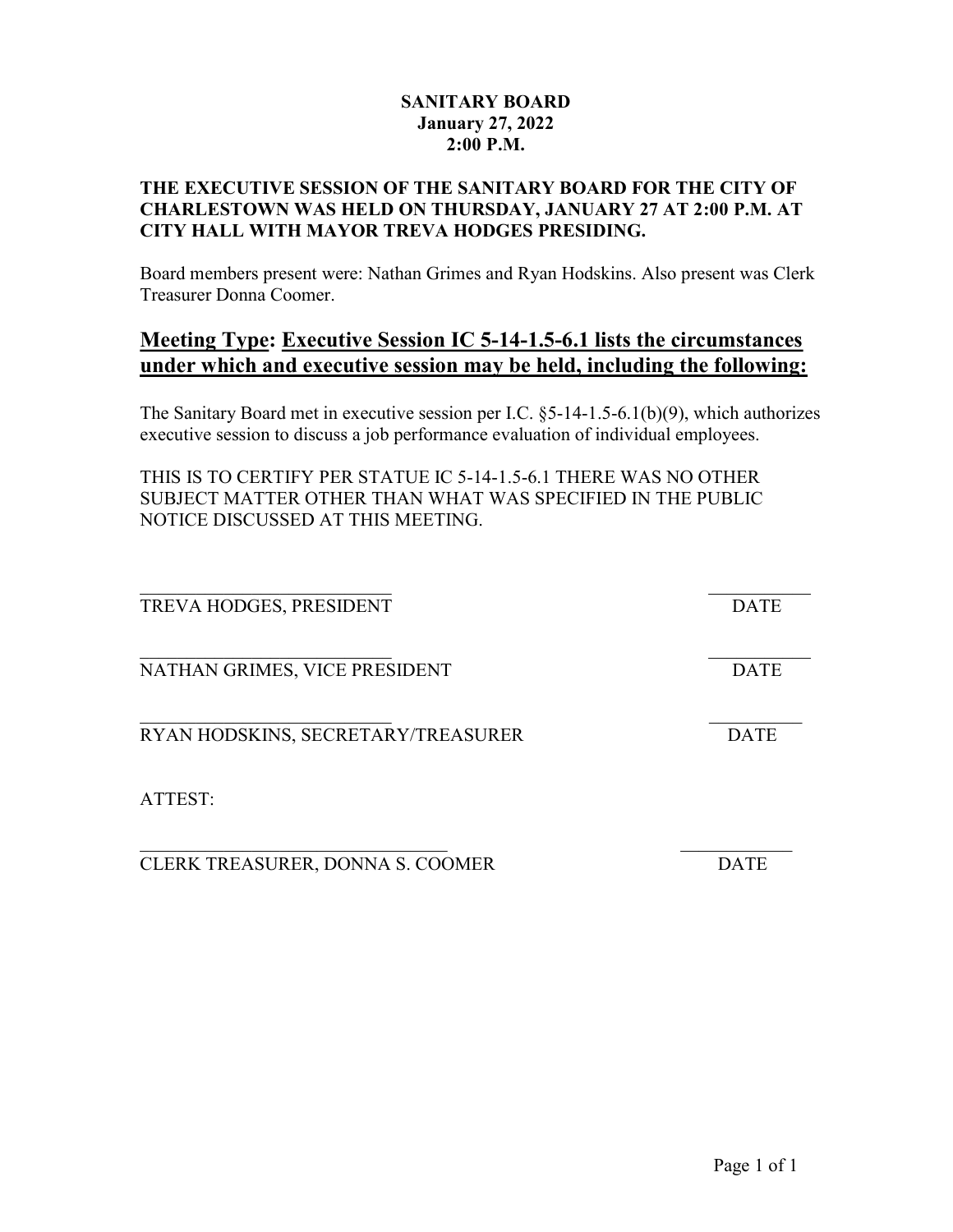### Installed by the CITY OF CHARLESTOWN-2012

## **Accounts Payable Register**

APV Register Batch - SANITARY SEWER MEETING 02/03/2022 **All History** 

#### Ordered By APV Number

Page: 1 Date: 01/28/2022 09:10:48 AM APVREGISTER.FRX

| <b>DATE</b><br><b>FILED</b> | APV#  | <b>NAME OF PAYEE</b>     | PO# | APPROP#       | <b>APPROPRIATION</b>                                  | <b>DESCRIPTION</b>                                                    |         | <b>CHECK</b><br><b>AMOUNT CHECK # DATE</b> | <b>MEMORANDUM</b> |
|-----------------------------|-------|--------------------------|-----|---------------|-------------------------------------------------------|-----------------------------------------------------------------------|---------|--------------------------------------------|-------------------|
| 01/26/2022                  | 98725 | PAYROLL-CHARLESTOWN CITY |     | 606001111.000 | <b>SEWER- SALARIES/WAGES</b><br><b>EMPLOYE</b>        | <b>SEWER SALARY</b>                                                   | 8333.66 | 17740 01/26/2022                           |                   |
| 01/26/2022                  | 98725 | PAYROLL-CHARLESTOWN CITY |     | 606001112.000 | SEWER - OVERTIME SALARY SEWER OT SALARY               |                                                                       | 504.10  | 17740 01/26/2022                           |                   |
| 01/26/2022                  | 98726 | PAYROLL-CHARLESTOWN CITY |     | 606001131.000 | SEWER- EMP. FICA AND<br><b>MEDICARE</b>               | <b>SEWER FICA/MEDI</b>                                                | 663.44  | 17741 01/26/2022                           |                   |
| 01/26/2022                  | 98727 | PAYROLL-CHARLESTOWN CITY |     | 606001130.000 | <b>SEWER-EMPLOYEE</b><br><b>BENEFITS</b>              | <b>SEWER PERF</b>                                                     | 922.64  | 17742 01/26/2022                           |                   |
| 01/26/2022                  | 98738 | <b>CLARK COUNTY REMC</b> |     | 606001351.000 | <b>SEWER - PURCHASED</b><br><b>POWER</b>              | <b>ELECTRIC</b>                                                       | 939.58  | 17743 01/26/2022                           |                   |
| 01/26/2022                  | 98739 | <b>CARD SERVICES</b>     |     | 606001230.000 | <b>SEWER - MATERIALS</b><br><b>/SUPPLIES</b>          | <b>MATERIALS</b>                                                      | 59.94   | 17744 01/26/2022                           |                   |
| 01/26/2022                  | 98740 | <b>DUKE ENERGY</b>       |     | 606001351.000 | <b>SEWER - PURCHASED</b><br><b>POWER</b>              | <b>ELECTRIC</b>                                                       | 55.23   | 17745 01/26/2022                           |                   |
| 01/26/2022                  | 98740 | <b>DUKE ENERGY</b>       |     | 606001351.000 | <b>SEWER - PURCHASED</b><br><b>POWER</b>              | <b>ELECTRIC</b>                                                       | 41.52   | 17745 01/26/2022                           |                   |
| 01/26/2022                  | 98740 | <b>DUKE ENERGY</b>       |     | 606001351.000 | <b>SEWER - PURCHASED</b><br><b>POWER</b>              | <b>ELECTRIC</b>                                                       | 18.12   | 17745 01/26/2022                           |                   |
| 01/26/2022                  | 98740 | <b>DUKE ENERGY</b>       |     | 606001351.000 | <b>SEWER - PURCHASED</b><br><b>POWER</b>              | <b>ELECTRIC</b>                                                       | 42.41   | 17745 01/26/2022                           |                   |
| 01/26/2022                  | 98740 | <b>DUKE ENERGY</b>       |     | 606001351.000 | <b>SEWER - PURCHASED</b><br><b>POWER</b>              | <b>ELECTRIC</b>                                                       | 61.37   | 17745 01/26/2022                           |                   |
| 01/26/2022                  | 98741 | AT&T                     |     | 606001356.000 | SEWER-TELEPHONE/CELL<br><b>PHONE/INTERNET</b>         | <b>MONTHLY SERVICE</b>                                                | 566.73  | 17746 01/26/2022                           |                   |
| 01/26/2022                  | 98742 | <b>RIVERLINK</b>         |     | 606001323.000 | SEWER - TRAINING/TRAVEL - BRIDGE TOLLS<br><b>CERT</b> |                                                                       | 13.26   | 17747 01/26/2022                           |                   |
| 01/26/2022                  | 98743 | <b>CLARK COUNTY REMC</b> |     | 606001351.000 | <b>SEWER - PURCHASED</b><br><b>POWER</b>              | <b>ELECTRIC</b>                                                       | 292.82  | 17748 01/26/2022                           |                   |
| 02/03/2022                  | 98745 | <b>MICHAEL CONWELL</b>   |     | 606001363.000 | SEWER - SLUDGE /SANI                                  | <b>DRAIN NETTING/55 GALLON</b><br>DRUM POLYMER/ DEWATER<br><b>BAG</b> | 3067.00 | $\left  \right $                           |                   |
| 02/03/2022                  | 98746 | APEX SALES & REPAIR LLC  |     | 606001440.000 | <b>RENT</b>                                           | SEWER - EQUIP PURCHASE/ CAPACITOR KIT/ MYERS 2HP<br>PUMP QUARRY LIFT  | 4989.60 | $\frac{1}{2}$                              |                   |
| 02/03/2022                  | 98746 | APEX SALES & REPAIR LLC  |     | 606001362.000 | SEWER-EQUIPMENT REPAIR NEW PUMP QUARRY LIFT           | <b>STATION</b>                                                        | 1625.30 | $\frac{1}{2}$                              |                   |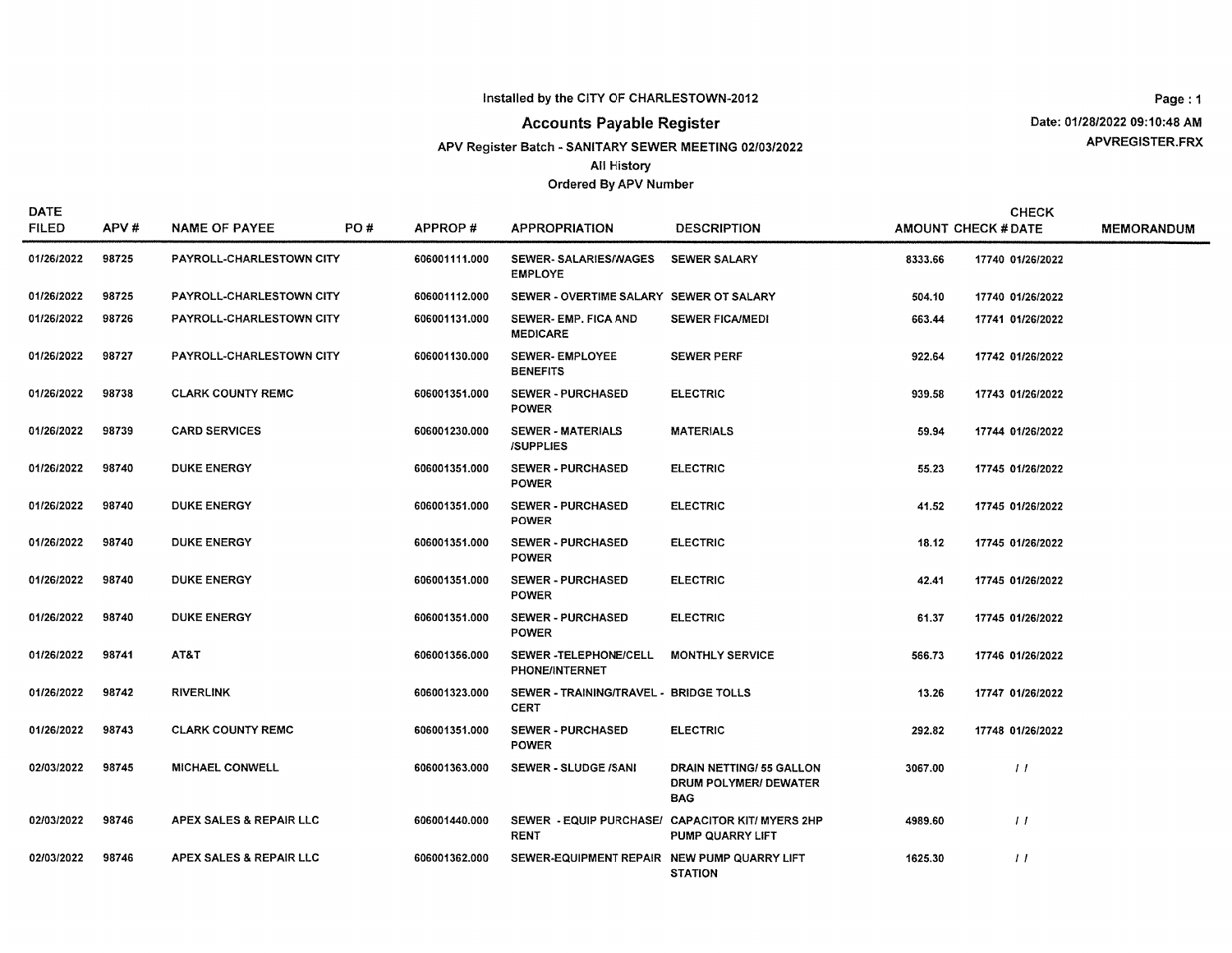### Installed by the CITY OF CHARLESTOWN-2012

# **Accounts Payable Register**

Page: 2 Date: 01/28/2022 09:10:48 AM APVREGISTER.FRX

| <b>DATE</b>  |       |                                  |     |               |                                                |                                                   |                     | <b>CHECK</b> |                   |
|--------------|-------|----------------------------------|-----|---------------|------------------------------------------------|---------------------------------------------------|---------------------|--------------|-------------------|
| <b>FILED</b> | APV#  | <b>NAME OF PAYEE</b>             | PO# | APPROP#       | <b>APPROPRIATION</b>                           | <b>DESCRIPTION</b>                                | AMOUNT CHECK # DATE |              | <b>MEMORANDUM</b> |
| 02/03/2022   | 98746 | APEX SALES & REPAIR LLC          |     | 606001362.000 |                                                | SEWER-EQUIPMENT REPAIR QUARRY LIFT STATION REPAIR | 599.00              | $\prime$     |                   |
| 02/03/2022   | 98746 | APEX SALES & REPAIR LLC          |     | 606001362.000 | SEWER-EQUIPMENT REPAIR ABBY COURT PUMP REPAIR  |                                                   | 4441.20             | $^{\prime}$  |                   |
| 02/03/2022   | 98747 | DAN CRISTIANI EXCAVATING<br>INC. |     | 606001362.000 | SEWER-EQUIPMENT REPAIR MOBILIZED & DEMOBILIZED | <b>EQUIPMENT</b>                                  | 14620.00            |              |                   |
| 02/03/2022   | 98748 | <b>IDEM</b>                      |     | 606001361.000 | <b>SEWER - DISCHARGE FEE</b><br><b>IDEM</b>    | <b>BASE FEEI FLOW FEE</b>                         | 8500.00             | $^{\prime}$  |                   |
| 02/03/2022   | 98756 | <b>IUPPS</b>                     |     | 606001360.000 | <b>SEWER - CONTRACTUAL</b><br><b>EXPENSE</b>   | 4TH QTR 2021 PER TICKET FEE                       | 485.45              |              |                   |

\*\*\* GRAND TOTAL \*\*\*

50842.37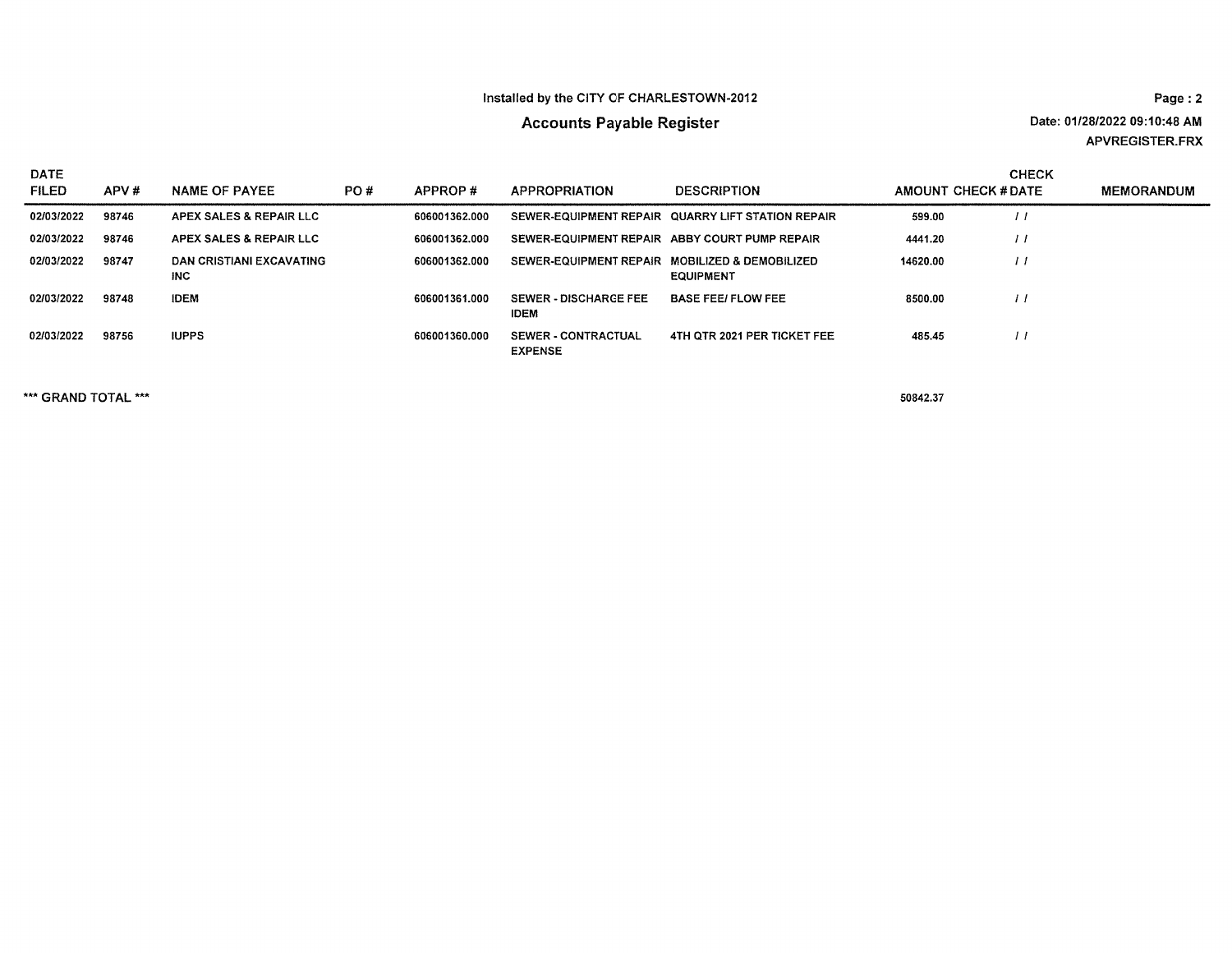Date: 01/28/2022 09:14:26

**FUNDACCOUNTS.FRX** 

Page: 1

#### Installed by the CITY OF CHARLESTOWN-2012

## **Fund Report Selected Funds** From 01/01/2022 Thru 01/31/2022

#### **REVENUE BALANCE BEG DISBURSED BALANCE BEG REVENUE DISBURSED CURRENT FUND TITLE** OF YEAR **YTD YTD** OF MONTH **MTD MTD BALANCE WASTEWATER OPERATING** 571781.48 130430.61 190818.78 571781.48 130430.61 606 190818.78 511393.31 607 **WASTEWATER BOND & INT** 110500.27 25327.09  $0.00$ 110500.27 25327.09  $0.00$ 135827.36 **WASTEWATER DEBT SERVICE** 306500.00  $0.00$ 608  $0.00$ 306500.00  $0.00$  $0.00$ 306500.00 SEWER CAPACITY FEES FUND 636 640830.33  $0.00$  $0.00$ 640830.33  $0.00$  $0.00$ 640830.33 \*\*\* GRAND TOTAL \*\*\* 1629612.08 155757.70 190818.78 1629612.08 155757.70 190818.78 1594551.00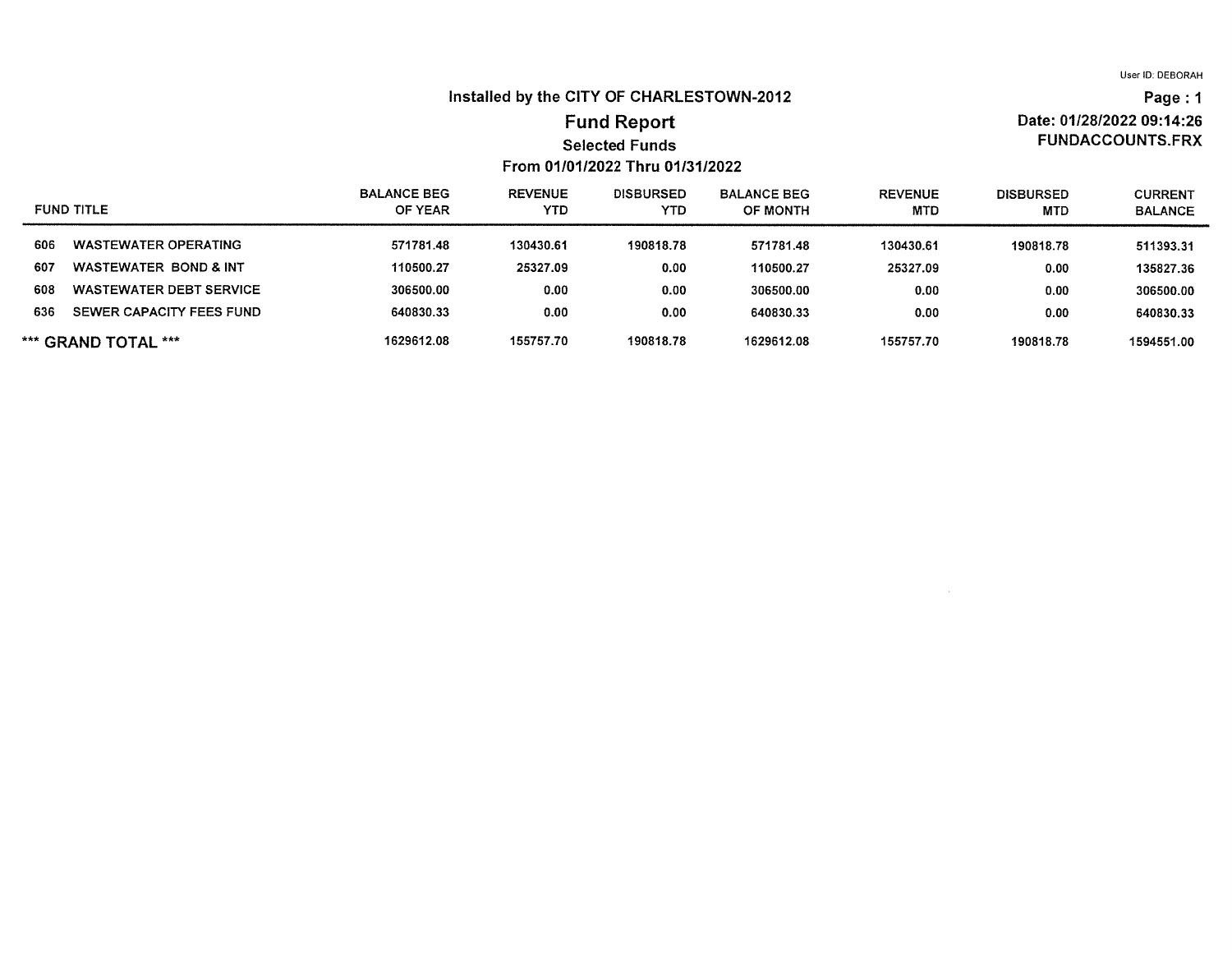Page:  $\overline{1}$ 

Installed by the CITY OF CHARLESTOWN-2012

Date: 01/28/2022 09:15:11 AM

APPRACCOUNTS.FRX

# **Appropriation Report**

Fund 606 Thru 608

Check Date From 01/01/2022 Thru 01/31/2022

**Grouped By Fund Number** 

**Ordered By Appropriation** 

| <b>APPROP</b>     | <b>TITLE</b>                              | <b>FORWARDED</b> | <b>CURRENT</b> | <b>TRANSFRD</b> | <b>ADDL/ADJ</b> | <b>ENCUM</b> | <b>EXP-MTD</b> | EXP-YTD  | <b>LIQ NOT</b><br><b>EXP FWD</b> | <b>UNENCUM</b><br><b>BAL</b> | <b>UNEXPEND</b><br><b>BAL</b> | %<br><b>LEFT</b>         |
|-------------------|-------------------------------------------|------------------|----------------|-----------------|-----------------|--------------|----------------|----------|----------------------------------|------------------------------|-------------------------------|--------------------------|
| **Fund Number 606 |                                           |                  |                |                 |                 |              |                |          |                                  |                              |                               |                          |
|                   | 606001111.000 SEWER- SALARIES/WAGES       | 0.00             | 0.00           | 0.00            | 0.00            | 0.00         | 26885.28       | 26885.28 | 0.00                             | -26885.28                    | $-26885.28$                   | *** **%                  |
|                   | 606001112.000 SEWER - OVERTIME SALARY     | 0.00             | 0.00           | 0.00            | 0.00            | 0.00         | 1127.47        | 1127.47  | 0.00                             | $-1127.47$                   | $-1127.47$                    | ***.**%                  |
|                   | 606001130.000 SEWER- EMPLOYEE BENEFITS    | 0.00             | 0.00           | 0.00            | 0.00            | 0.00         | 3117.74        | 3117.74  | 0.00                             | $-3117.74$                   | $-3117.74$                    | *** ****/                |
|                   | 606001131.000 SEWER- EMP. FICA AND        | 0.00             | 0.00           | 0.00            | 0.00            | 0.00         | 2097.71        | 2097.71  | 0.00                             | -2097.71                     | -2097.71                      | *** **0/                 |
|                   | 606001210.000 SEWER - OFFICE SUPPLIES     | 0.00             | 0.00           | 0.00            | 0.00            | 0.00         | 649.53         | 649.53   | 0.00                             | $-649.53$                    | $-649.53$                     | $*****0/$                |
|                   | 606001211.000 SEWER - LAB SUPPLIES        | 0.00             | 0.00           | 0.00            | 0.00            | 0.00         | 8615.30        | 8615.30  | 0.00                             | -8615.30                     | -8615.30                      | $***$ $**$ $\frac{1}{6}$ |
|                   | 606001212.000 SEWER - UNIFORMS            | 0.00             | 0.00           | 0.00            | 0.00            | 0.00         | 183.60         | 183.60   | 0.00                             | $-183.60$                    | -183.60                       | ***.**%                  |
|                   | 606001221.000 SEWER - VEHICLE FUEL        | 0.00             | 0.00           | 0.00            | 0.00            | 0.00         | 373.65         | 373.65   | 0.00                             | $-373.65$                    | $-373.65$                     | ***.**%                  |
|                   | 606001230.000 SEWER - MATERIALS /SUPPLIES | 0.00             | 0.00           | 0.00            | 0.00            | 0.00         | 7986.28        | 7986.28  | 0.00                             | -7986.28                     | -7986.28                      | ***.**%                  |
|                   | 606001312.000 SEWER CONST                 | 0.00             | 0.00           | 0.00            | 0.00            | 0.00         | 0.00           | 0.00     | 0.00                             | 0.00                         | 0.00                          | ***.**%                  |
|                   | 606001320.000 SEWER - VEHICLE MAINTENANCE | 0.00             | 0.00           | 0.00            | 0.00            | 0.00         | 0.00           | 0.00     | 0.00                             | 0.00                         | 0.00                          | ***.**%                  |
|                   | 606001323.000 SEWER - TRAINING/TRAVEL -   | 0.00             | 0.00           | 0.00            | 0.00            | 0.00         | 592.26         | 592.26   | 0.00                             | $-592.26$                    | $-592.26$                     | ***.**%                  |
|                   | 606001340.000 SEWER - INSURANCE EXPENSE   | 0.00             | 0.00           | 0.00            | 0.00            | 0.00         | 7894.18        | 7894.18  | 0.00                             | $-7894.18$                   | $-7894.18$                    | *** **%                  |
|                   | 606001341.000 SEWER-WORK COMP             | 0.00             | 0.00           | 0.00            | 0.00            | 0.00         | 0.00           | 0.00     | 0.00                             | 0.00                         | 0.00                          | ***.**%                  |
|                   | 606001343.000 SEWER- PROP/CAS INSURANCE   | 0.00             | 0.00           | 0.00            | 0.00            | 0.00         | 0.00           | 0.00     | 0.00                             | 0.00                         | 0.00                          | ***.**%                  |
|                   | 606001351.000 SEWER - PURCHASED POWER     | 0.00             | 0.00           | 0.00            | 0.00            | 0.00         | 23085.98       | 23085.98 | 0.00                             | -23085.98                    | -23085.98                     | ***.**%                  |
|                   | 606001356.000 SEWER -TELEPHONE/CELL       | 0.00             | 0.00           | 0.00            | 0.00            | 0.00         | 763.97         | 763.97   | 0.00                             | -763.97                      | $-763.97$                     | ***.**%                  |
|                   | 606001360.000 SEWER - CONTRACTUAL         | 0.00             | 0.00           | 0.00            | 0.00            | 0.00         | 28525.11       | 28525.11 | 0.00                             | -28525.11                    | $-28525.11$                   | *** **%                  |
|                   | 606001361.000 SEWER - DISCHARGE FEE IDEM  | 0.00             | 0.00           | 0.00            | 0.00            | 0.00         | 0.00           | 0.00     | 0.00                             | 0.00                         | 0.00                          | ***.**%                  |
|                   | 606001362.000 SEWER-EQUIPMENT REPAIR      | 0.00             | 0.00           | 0.00            | 0.00            | 0.00         | 23803.32       | 23803.32 | 0.00                             | -23803.32                    | -23803.32                     | ******%                  |
|                   | 606001363.000 SEWER - SLUDGE /SANI        | 0.00             | 0.00           | 0.00            | 0.00            | 0.00         | 1027.10        | 1027.10  | 0.00                             | $-1027.10$                   | $-1027.10$                    | ***.**%                  |
|                   | 606001399.000 SEWER - LAB/SAFETY/OSHA     | 0.00             | 0.00           | 0.00            | 0.00            | 0.00         | 8455.17        | 8455.17  | 0.00                             | $-8455.17$                   | $-8455.17$                    | ***.**%                  |
|                   | 606001430.000 SEWER CAPITAL EXPENSES      | 0.00             | 0.00           | 0.00            | 0.00            | 0.00         | 0.00           | 0.00     | 0.00                             | 0.00                         | 0.00                          | ***.**%                  |
|                   | 606001440.000 SEWER - EQUIP PURCHASE/     | 0.00             | 0.00           | 0.00            | 0.00            | 0.00         | 15532.88       | 15532.88 | 0.00                             | -15532.88                    | -15532.88                     | ***.**%                  |
|                   | 606001441.000 SEWER - OFFICE EQUIPMENT    | 0.00             | 0.00           | 0.00            | 0.00            | 0.00         | 0.00           | 0.00     | 0.00                             | 0.00                         | 0.00                          | ***.**%                  |
|                   | 606001491.000 SEWER - INTEREST EXPENSE    | 0.00             | 0.00           | 0.00            | 0.00            | 0.00         | 66.10          | 66.10    | 0.00                             | $-66.10$                     | -66.10                        | ***.**%                  |
|                   | 606001492.000 SEWER LOANS PAYABLE         | 0.00             | 0.00           | 0.00            | 0.00            | 0.00         | 2417.31        | 2417.31  | 0.00                             | $-2417.31$                   | $-2417.31$                    | ***.**%                  |
|                   | 606001511.000 SEWER - AUDIT FEES          | 0.00             | 0.00           | 0.00            | 0.00            | 0.00         | 0.00           | 0.00     | 0.00                             | 0.00                         | 0.00                          | $*****%$                 |
|                   | 606001520.000 SEWER - BOND & INTEREST     | 0.00             | 0.00           | 0.00            | 0.00            | 0.00         | 25327.09       | 25327.09 | 0.00                             | -25327.09                    | $-25327.09$                   | *** *** %                |
|                   | 606001521,000 SEWER - DEBT SER RES        | 0.00             | 0.00           | 0.00            | 0.00            | 0.00         | 0.00           | 0.00     | 0.00                             | 0.00                         | 0.00                          | ***.**%                  |
|                   | 606001530.000 SEWER-TEMPORARY LOAN        | 0.00             | 0.00           | 0.00            | 0.00            | 0.00         | 0.00           | 0.00     | 0.00                             | 0.00                         | 0.00                          | ***.**%                  |
|                   | 606001590.000 SEWER - MISC EXPENSE        | 0.00             | 0.00           | 0.00            | 0.00            | 0.00         | 2291.75        | 2291.75  | 0.00                             | $-2291.75$                   | -2291.75                      | *** *** %                |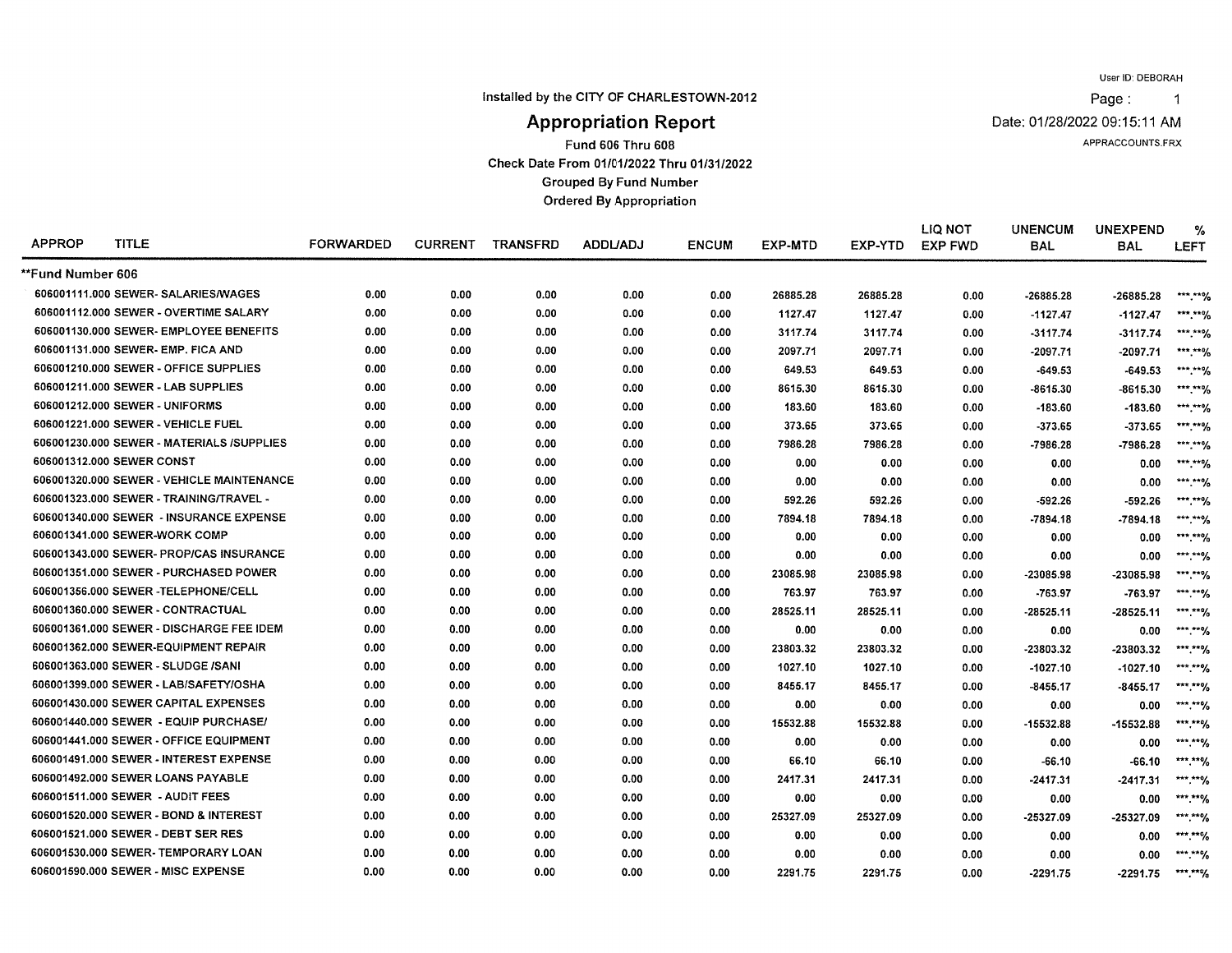$\overline{2}$ 

### Installed by the CITY OF CHARLESTOWN-2012

# **Appropriation Report**

Date: 01/28/2022 09:15:11 AM

APPRACCOUNTS.FRX

Page:

| <b>TITLE</b><br><b>APPROP</b>             | <b>FORWARDED</b> | <b>CURRENT</b> | <b>TRANSFRD</b> | ADDL/ADJ | <b>ENCUM</b> | EXP-MTD   | EXP-YTD   | LIQ NOT<br><b>EXP FWD</b> | <b>UNENCUM</b><br><b>BAL</b> | <b>UNEXPEND</b><br><b>BAL</b> | %<br>LEFT |
|-------------------------------------------|------------------|----------------|-----------------|----------|--------------|-----------|-----------|---------------------------|------------------------------|-------------------------------|-----------|
| SubTotal Fund Number 606                  | 0.00             | 0.00           | 0.00            | 0.00     | 0.00         | 190818.78 | 190818.78 | 0.00                      | $-190818.78$                 | -190818.78                    | ***.**%   |
| **Fund Number 607                         |                  |                |                 |          |              |           |           |                           |                              |                               |           |
| 607001381.000 SEWER BD & INT - BOND       | 0.00             | 0.00           | 0.00            | 0.00     | 0.00         | 0.00      | 0.00      | 0.00                      | 0.00                         | 0.00                          | ***.**%   |
| 607001382.000 SEWER BD & INT - BOND       | 0.00             | 0.00           | 0.00            | 0.00     | 0.00         | 0.00      | 0.00      | 0.00                      | 0.00                         | 0.00                          | ***.**%   |
| 607001383,000 SEWER BD & INT - PAYING     | 0.00             | 0.00           | 0.00            | 0.00     | 0.00         | 0.00      | 0.00      | 0.00                      | 0.00                         | 0.00                          | ***.**%   |
| SubTotal Fund Number 607                  | 0.00             | 0.00           | 0.00            | 0.00     | 0.00         | 0.00      | 0.00      | 0.00                      | 0.00                         | 0.00                          | ***.**%   |
| **Fund Number 608                         |                  |                |                 |          |              |           |           |                           |                              |                               |           |
| 608001540.000 DEBT SER RES (SEWER) -      | 0.00             | 0.00           | 0.00            | 0.00     | 0.00         | 0.00      | 0.00      | 0.00                      | 0.00                         | 0.00                          | ***.**%   |
| 608001590.000 DEBT SER RES (SEWER) - MISC | 0.00             | 0.00           | 0.00            | 0.00     | 0.00         | 0.00      | 0.00      | 0.00                      | 0.00                         | 0.00                          | *** *** % |
| SubTotal Fund Number 608                  | 0.00             | 0.00           | 0.00            | 0.00     | 0.00         | 0.00      | 0.00      | 0.00                      | 0.00                         | 0.00                          | ***.**%   |
| *** GRAND TOTAL ***                       | 0.00             | 0.00           | 0.00            | 0.00     | 0.00         | 190818.78 | 190818.78 | 0.00                      | -190818.78                   | -190818.78                    | ***.**%   |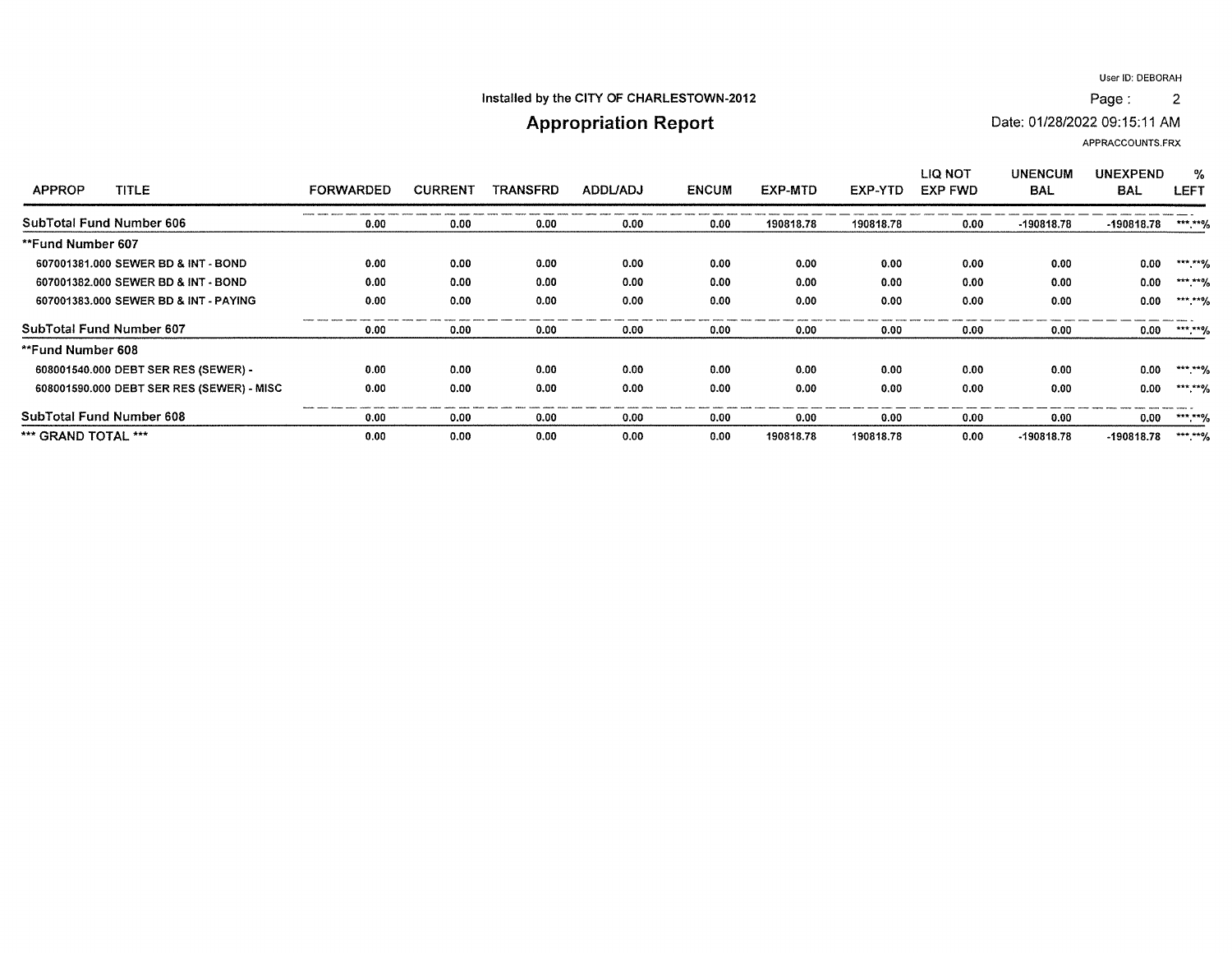Page: 1

Installed by the CITY OF CHARLESTOWN-2012

# **Appropriation Report**

APPRACCOUNTS.FRX

Date: 01/28/2022 09:16:02 AM

**Fund 636** Check Date From 01/01/2022 Thru 01/31/2022

| <b>APPROP</b><br><b>TITLE</b>     | <b>FORWARDED</b> | <b>CURREN</b> | <b>TRANSFRD</b> | ADDL/ADJ | <b>ENCUM</b> | EXP-MTD | EXP-YTD | LIQ NOT<br><b>EXP FWD</b> | <b>UNENCUM</b><br><b>BAL</b> | <b>UNEXPEND</b><br><b>BAL</b> | %<br>LEFT |
|-----------------------------------|------------------|---------------|-----------------|----------|--------------|---------|---------|---------------------------|------------------------------|-------------------------------|-----------|
| 636001490.000 SW CAP FEES CAPITAL | 0.00             | 0.00          | 0.00            | 0.00     | 0.00         | 0.00    | 0.00    | 0.00                      | 0.00                         | 0.00                          | *** **%   |
| 636001590.000 SW CAP FEES         | 0.00             | 0.00          | 0.00            | 0.00     | 0.00         | 0.00    | 0.00    | 0.00                      | 0.00                         | 0.00                          | ***.**%   |
| *** GRAND TOTAL ***               | 0.00             | 0.00          | 0.00            | 0.00     | 0.00         | 0.00    | 0.00    | 0.00                      | 0.00                         | 0.00                          | *** ***/  |